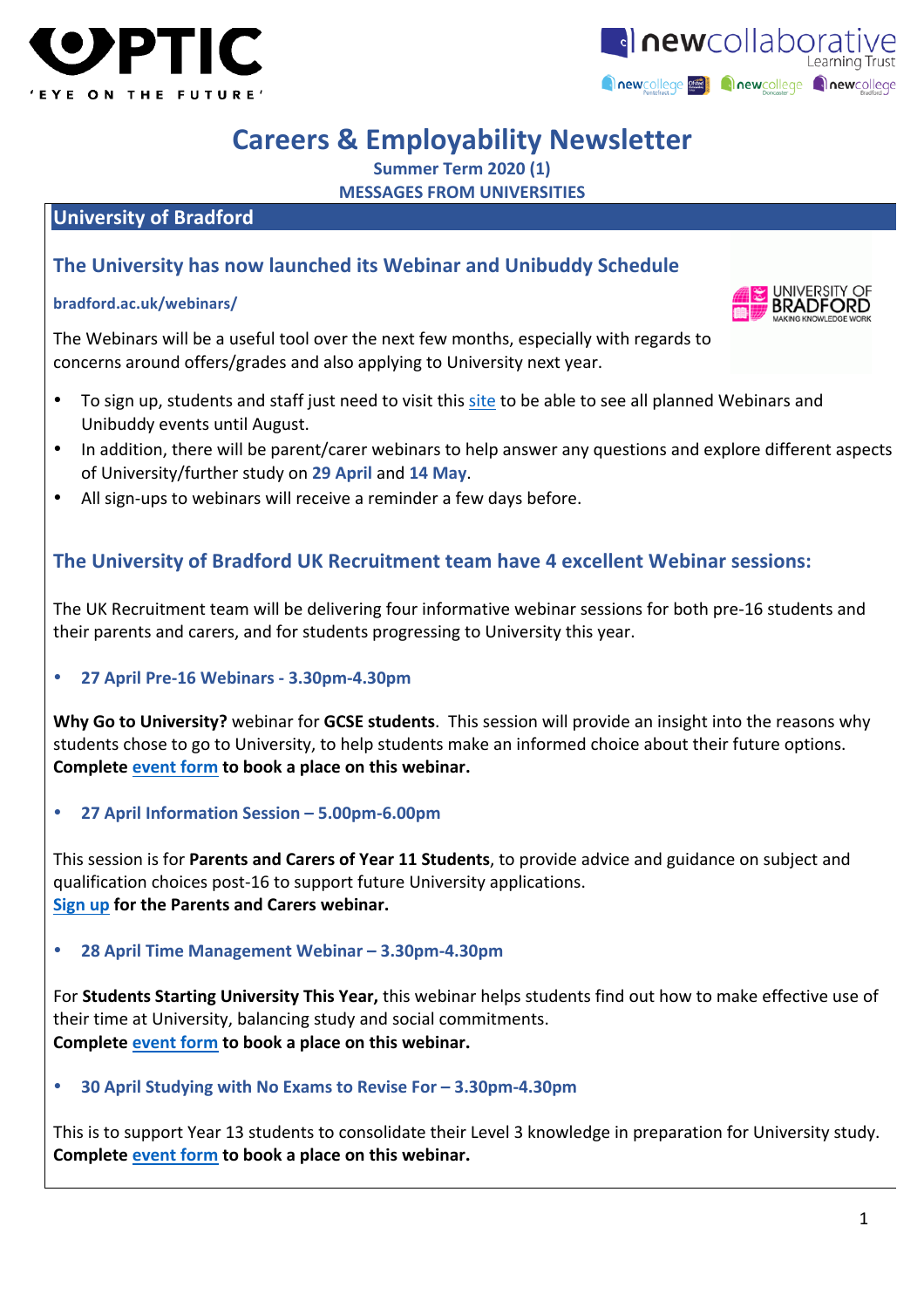# OPTI



#### EYE ON THE FUTURE'

**The Webinar sessions continue throughout the Summer and include topics such as Student Finance,** Budgeting, Fees, Scholarships and Preparing for University Study in May and Student Life and Faculty **Information in June.** 

#### **MBA Online Taster Sessions at Bradford University**

Bradford University's triple accredited business school has just developed some online MBA taster sessions. Bradford's MBA is currently ranked in the top 10 in the world.

- The taster sessions are around different areas of business (such as business analytics, responsible management and artificial intelligence) and will also focus on employability skills.
- The programme would last for roughly 7 weeks, looking to start around late April.
- Each session is expected to occur on a Wednesday around 3.30pm-4.30pm (to be confirmed).
- Students would need to sign up to the webinars by completing a brief form.
- This will be an excellent opportunity to develop subject knowledge and gain a real insight into a developing market, as well as gain experience for personal statements for jobs and university applications.

**If students are genuinely interested in this and would like to take part in this opportunity then please contact Simon Crow at NCB through Teams or email.** 

For more information about what an MBA is, please go to this link:

https://www.prospects.ac.uk/postgraduate-study/mba-courses/what-is-an-mba

#### **Any Questions?**

- Please Contact Caroline Priestley, Senior UK/EU Recruitment Officer at c.priestley4@bradford.ac.uk or 01274 235113
- Applicants can also contact the Admissions team directly with individual enquirers: at admissions@bradford.ac.uk or Tel (01274) 236088 or visit the Frequently Asked Questions page on the website.

#### **Leeds Beckett University**



**deedsbeckett.ac.uk** 

#### **Undergraduate Open Days**

Please visit the website  $-$  it is still possible take a look around the campuses and all of the halls of residence on the Virtual 360 tour.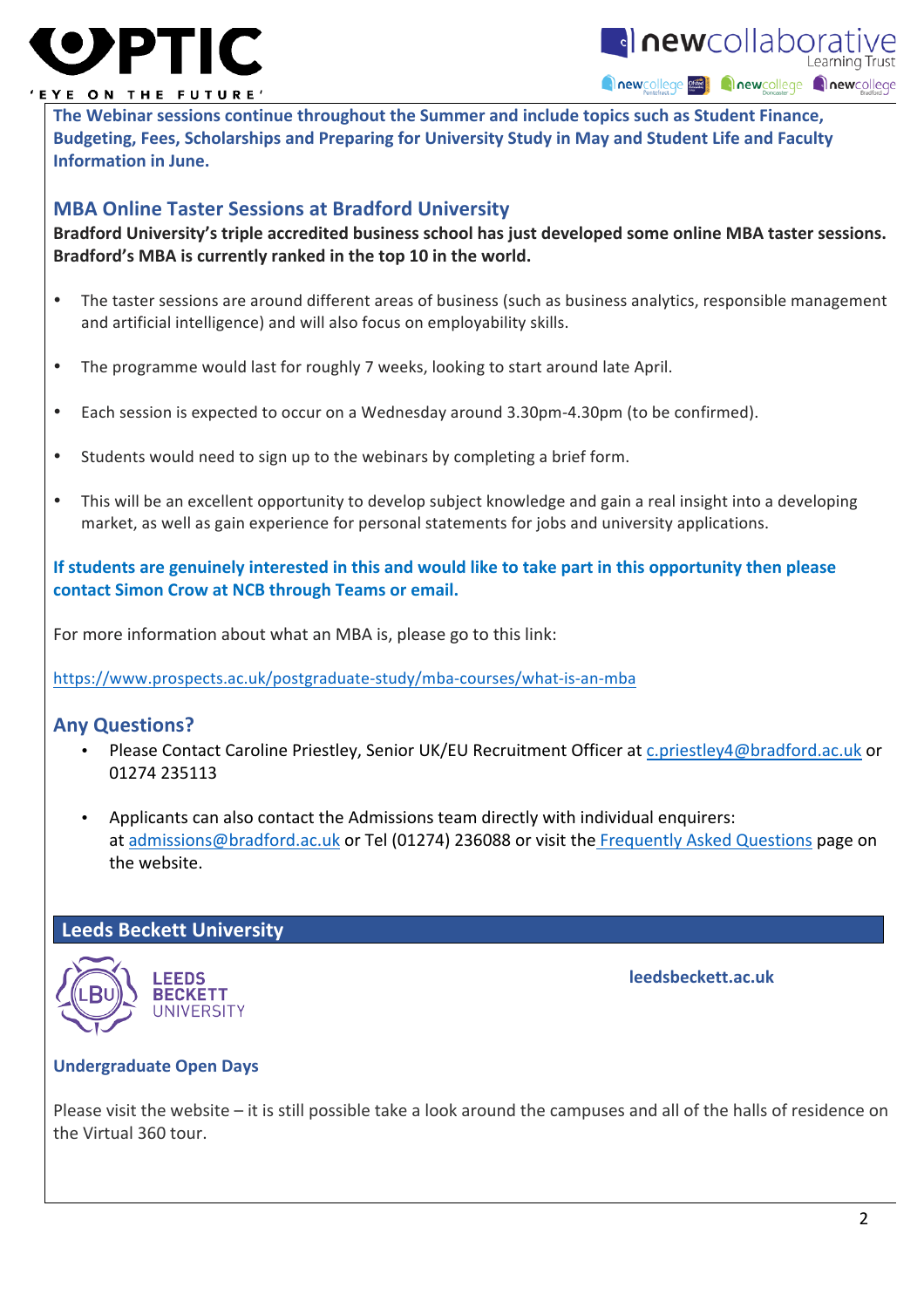

**University of Leeds** 

**leeds.ac.uk**





#### **Open Days**

**June Undergraduate Open Days are currently not taking place as planned.** The University of Leeds is working to deliver a digital alternative to help get a feel for campus and find out what it's like to study and live at Leeds, as well as being able to take part in a range of sessions from subject information, to accommodation guidance and more.

**Future Provisional Open Days** – **Saturday 12 September 2020** and **Saturday 3 October 2020**

Register your interest to receive open day updates.

#### **New Programme of Online Workshops, Presentations and Digital Resources**

The University has been developing an exciting new programme of online workshops, presentations and digital resources which will be regularly updated.

**EDUCATION OUTREACH:** @UoL\_Outreach **ARTS AND HUMANITIES OUTREACH:** @UoLArtsOutreach **HEALTH SCIENCES OUTREACH:** @MHOutreachLeeds **SOCIAL SCIENCES OUTREACH**: @SocSciOutreach **STEM OUTREACH:** @STEMatLeeds

• **Online HE Talks**

Search for www.leeds.ac.uk/onlinepresentations, the newly launched webpage on the website which brings together a collection of the most frequently requested HE talks. Students can view recordings including:

- **Preparing for HE;**
- **Academic Essay Writing**;
- **Student Finance**; and
- **Why Choose Leeds**
- **Health Sciences Online Workshops**

New for Year 11 and 12 students! For students interested in pursuing a career in Medicine and Health, a series of online workshops have been designed to:

- provide students with an insight into the professions on offer at Leeds;
- learn more about the application process for these competitive courses; and
- answer any questions about studying a health profession at the University.

Sessions will take place between Monday 4 May and Friday 22 May. Students can learn more and sign up for a session on the webpages. Deadline for registrations is Tuesday 28 April.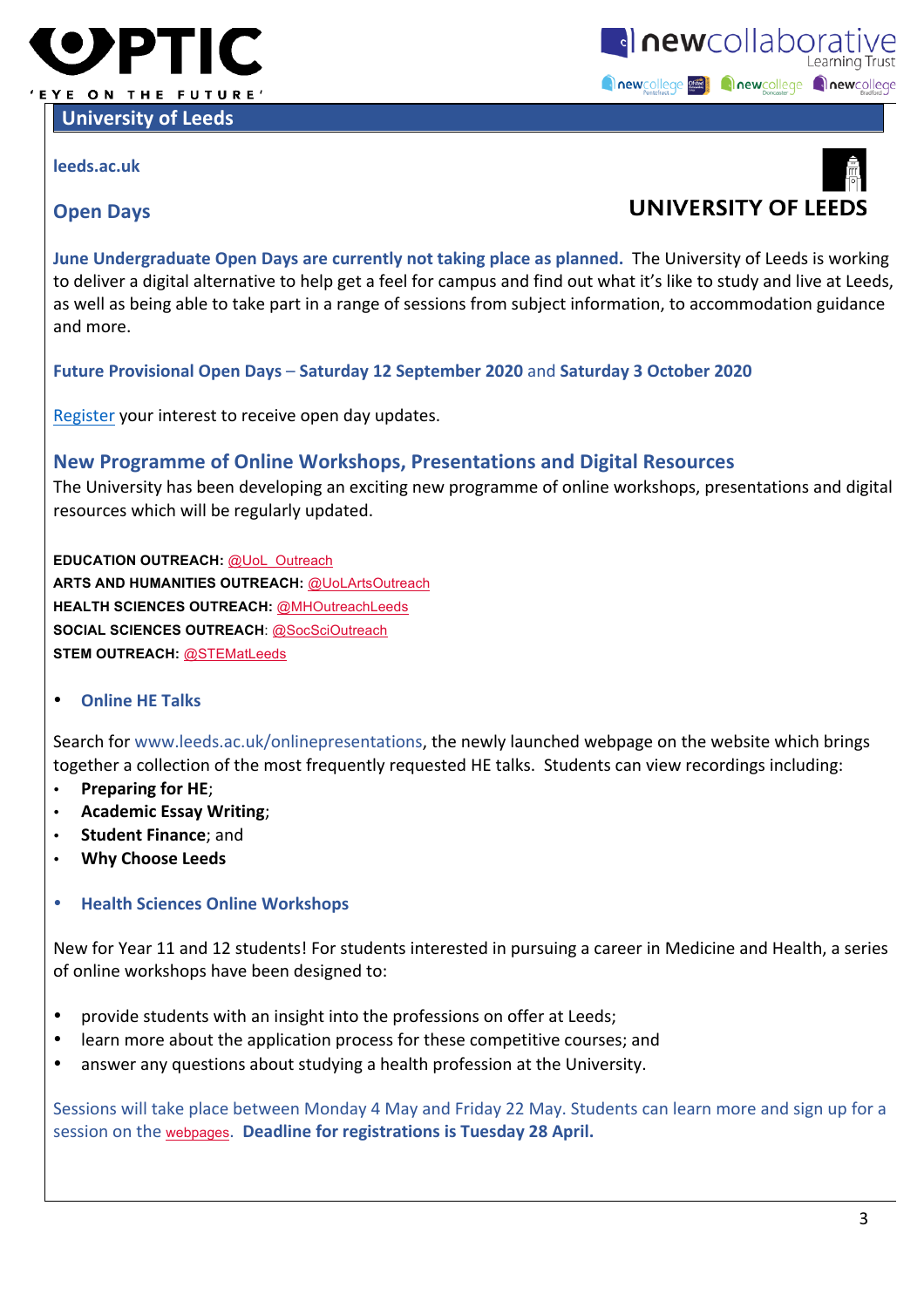



#### 'EYE ON THE FUTURE'

#### • **Health Sciences Virtual Summer Schools**

Four online summer schools will be hosted to enable Year 11 and Year 12 students to explore medicine and health careers and take part in subject taster sessions, run by students and staff at the University. Proposed dates are:

**DENTISTRY:** 8 June - 12 June 2020 **HEALTHCARE:** 22 June - 26 June 2020 **MEDICINE:** 29 June - 3 July 2020 **PSYCHOLOGY:** 6 July - 10 July 2020 Sessions will take place throughout each week, with a mixture of pre-recorded and live sessions.

Students can find out more and sign up for these free summer schools on the webpages. **Deadline for registrations is Friday 1 May.** 

#### **Work Experience Advice for 2021 Health Sciences Applicants**

Students are concerned about being unable to undertake work experience placements ahead of applying to study at the university. This will be taken into account during next year's admissions cycle.

However there are a number of online work experience schemes that are recommended for students to participate in, to develop their insight and demonstrate their motivation for their chosen course area.

- The Royal College of General Practitioners will launch their Observe GP online work experience scheme at the end of April.
- Brighton and Sussex Medical School have recently launched a virtual work experience scheme
- The Medical Schools Council have an online resource which details activities students may wish to take part in for work experience.

In addition to these online programmes, students are advised to take part in digital activities and summer schools related to their area of interest. For further queries, the University's School of Medicine has recently published a FAQ page for applicants

#### **Virtual Teachers' Conference and Webinars**

The University of Leeds is a member of **Advancing Access**, an initiative of the 24 Russell Group universities which provides free CPD to teachers and advisers in schools and colleges.

**VIRTUAL TEACHERS' CONFERENCE:** Taking place on **Monday 4 May,** this online event will address some of the issues facing students during the current Covid-19 outbreak as well as:

- contextual admissions information;
- student wellbeing during transition and beyond; and
- alternative routes to higher education.

**Visit the Advancing Access website to find out more and book a place.**